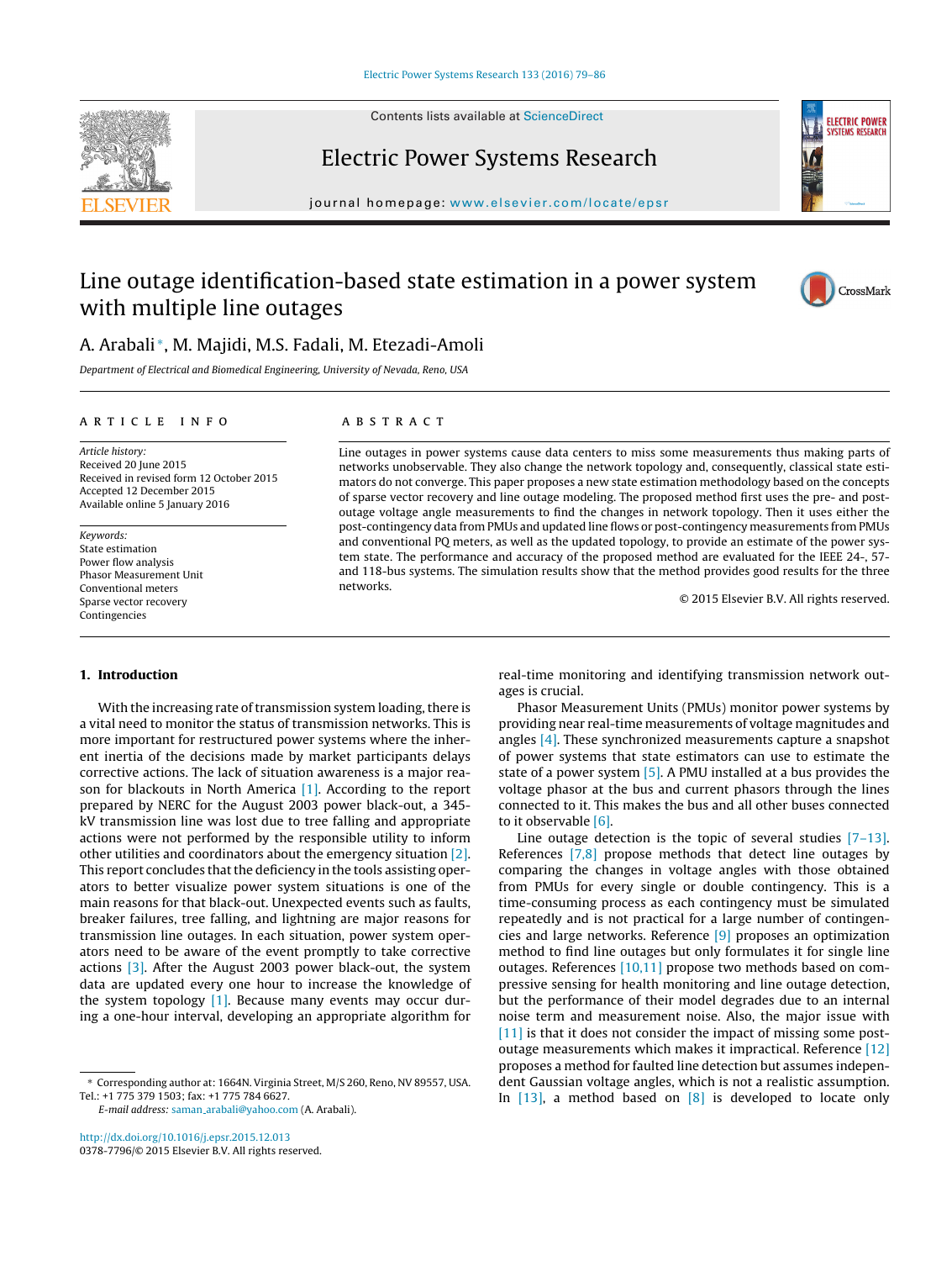

**Fig. 1.** Line outage model.



**Fig. 2.** The flowchart of the proposed method.

single line outages for a particular area. In  $[14]$ , the impact of PMU uncertainty on the power line outage detection and identification is quantified using a multi-hypothesis test and a general Bayesian criterion, but the performance of the method is just validated for single line outages and in a very small network (IEEE 9-bus test system). Reference [\[15\]](#page--1-0) studies the problem of line outage detection in an external area by solving an integer programming problem, but the proposed integer programming algorithm is unable to find a solution if the operating conditions between the pre-outage and post-outage scans change. In [\[16\],](#page--1-0) a global stochastic optimization technique based on cross-entropy optimization is proposed to identify multiple line outages, but it assumes that all buses are equipped with PMUs in one of the main scenarios which is not practical. In  $[17]$ , an efficient algorithm inspired by the ambiguity group theory is introduced to identify the locations of multiple line outages with limited PMUs. However, the impacts of



**Fig. 3.** PMU and PQ measurements.

measurement losses due to line outages are not considered in these studies.

The major contributions of the proposed method in this paper are described as follows.

- Unlike [\[7,8\],](#page--1-0) this paper identifies the single, double, and triple line outages in one step. Therefore, its computational burden is not dependent on the system size.
- The performance of the proposed method in this paper is verified for up to three contingencies. However, single line outages are just investigated in [\[8,9,13\].](#page--1-0)
- Unlike [\[10,11\],](#page--1-0) this paper derives the line outage identification formulations without any internal noise reducing the line outage detection accuracy.
- Unlike [\[11\],](#page--1-0) this paper not only addresses the impact of missing some post-outage measurements in the line outage identification step, but also proposes a solution to overcome this technical difficulty in the state estimation step. To the authors' knowledge, this issue has not been addressed in the literatures.
- Unlike [\[12\],](#page--1-0) this paper does not assume independent Gaussian voltage angles in the proposed methodology.

Several studies have examined state estimation of power systems with PMUs and/or conventional meters [\[18–23\].](#page--1-0) However, few studies evaluate the state estimators under contingencies with measurement loss and network topology changes [\[18,23\].](#page--1-0) Aminifar et al. [\[18\]](#page--1-0) formulates a linear program for the optimal placement of a network such that the post-contingency network is observable. The method requires a large number of PMUs to make the network observable for more than one outage and does not give an upper bound on the required number of PMUs. However, in this paper, the states of the system are estimated by a limited number of PMUs and active/reactive power measurements for all loads even with three contingencies. Kashyap et al. [\[23\]](#page--1-0) estimate the state of an unobservable network using a two-state method but do not evaluate the effects of changes in topology on the estimation. Some references tried to formulate a generalized estimation to estimate the status of the breakers to find the change in the topol-ogy of power systems [\[24,25\].](#page--1-0) However, the optimization problem developed to identify the statuses of breakers is mixed integer and non-convex which does not guarantee reaching the global optima.

- The contributions of the paper in the state estimation area are described as follows:
- Unlike [\[24,25\],](#page--1-0) the line outage problem is formulated as a convex optimization problem with continuous variables which guarantees the global optima.
- Unlike [\[23\],](#page--1-0) the paper addresses the impacts of outages and network changes in the state estimation.
- Unlike [\[24\]](#page--1-0) which only claims the breaker outage identification can be used in state estimators, this paper combine the proposed line outage detection scheme with the state